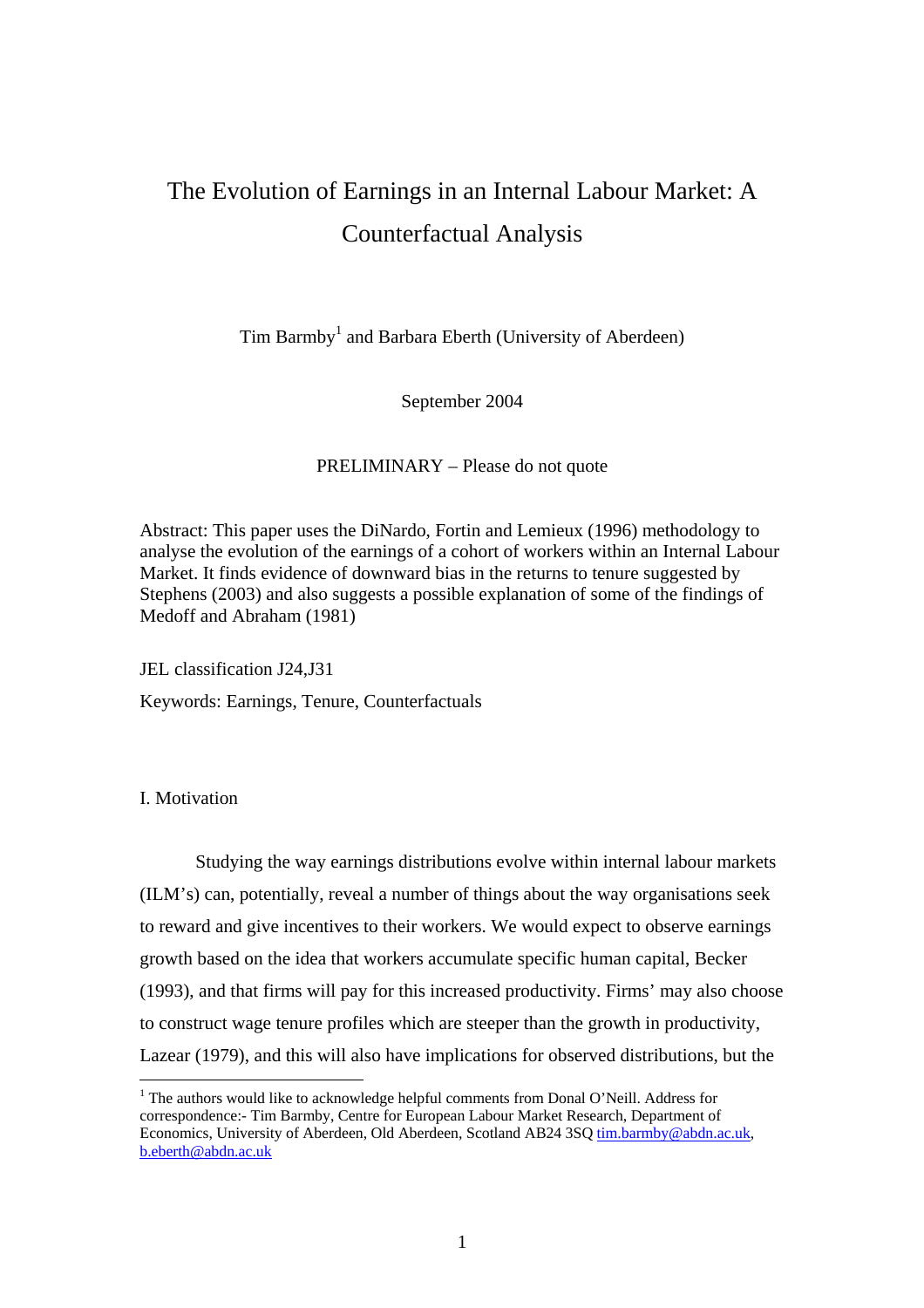underlying link will be to the flow of productivity of the worker. Also reflected in the earnings distributions that we observe for workers within firms will be aspects of worker's behaviour in terms of their decisions to stay with or leave the organisation. This is the focus of the present paper, and in particular, in examining the distribution of cohorts of workers, especially if workers exit their cohort in a non-random fashion then this will impact on the subsequent distribution of earnings for that cohort.

## II. Some Distributions

Our paper will examine the evolution of earnings for a particular cohort within the ILM of a large financial sector firm. The data will be described in more detail in the next section, but to illustrate the basic idea of this paper consider the following distributions:-





What we are looking at here is the initial distribution of the natural log of hourly earnings (plus bonuses) of the cohort of workers who entered the organisation in 1989, and then the same distribution of those who remained in the organisation 5 years later in 1994 and then 10 years later in 1999.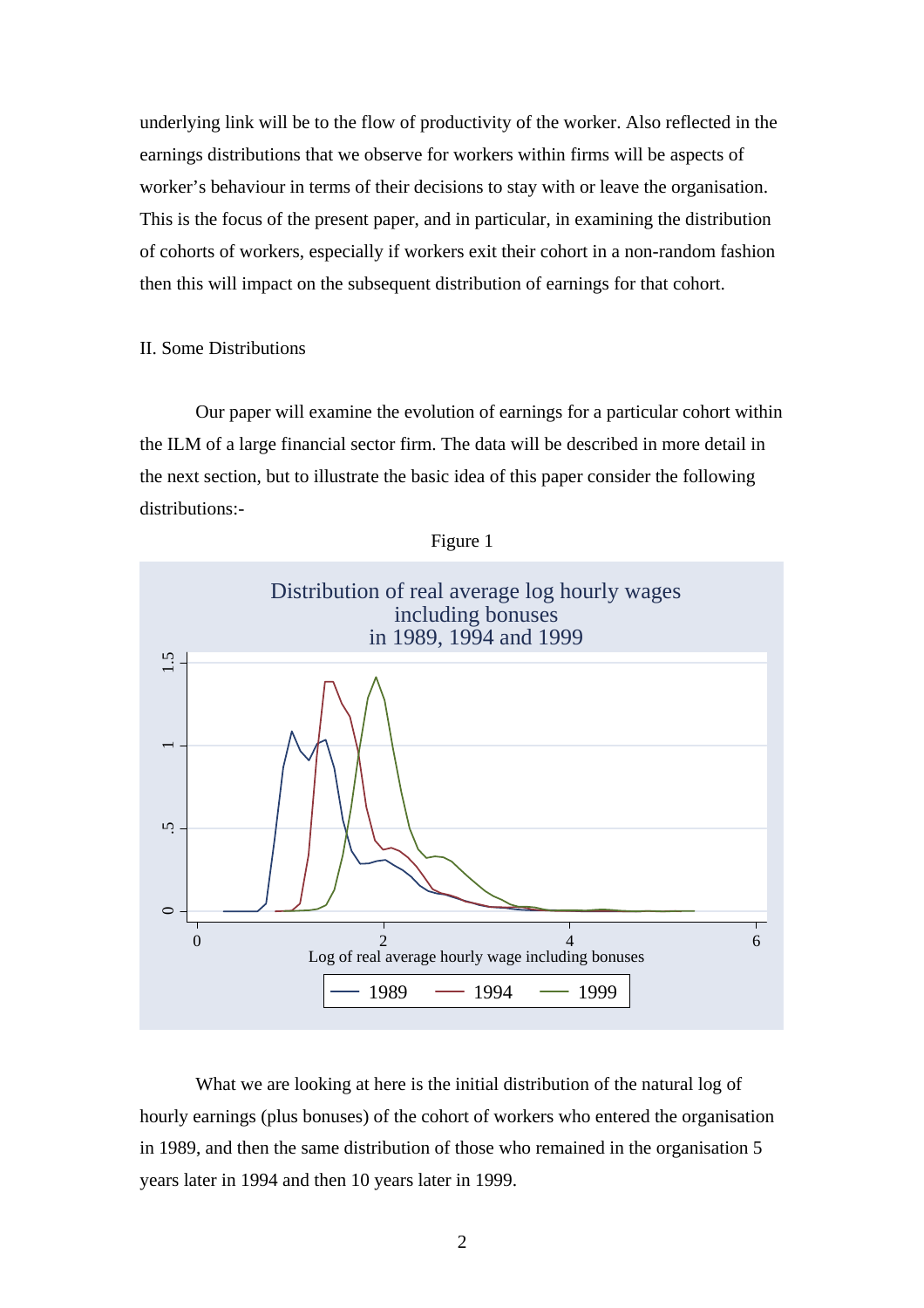Clearly two main influences will have been at work; firstly workers within the organisation will accumulate specific human capital which will increase their productivity and result in earnings growth. Secondly workers are in a market for their services, and may receive (or indeed seek out) alternative offers from other firms in the market, if these offers dominate existing remuneration then they will move. As a consequence of this they will obviously not remain in the cohort and will not be represented in earnings distributions subsequent to the first. We will examine the factors which influence the transition between firms in section V.

The question we pose ourselves is whether we could draw the distribution of earnings that would have existed if exits from the firm hadn't been systematic (or put another way; had been random) because in this scenario the movement of the distribution will reflect the way the productivity and, we are assuming, correspondingly the reward of the workers in the initial cohort would have evolved.

 We seek to do this by constructing the distribution that would have prevailed at the subsequent time period if the (distribution) of characteristics had remained as it was initially, since if exit is random the distribution of characteristics will, in expectation, remain the same. The constructed distribution will also reflect other wage setting devices such as back-loading payments to give workers the incentive not to "shirk" early in their careers, (Lazear's Delayed Payment hypothesis) as well as specific capital accumulation, but we don't attempt to disentangle these two things in this paper.

## III Data

The data comes from personnel records of all employees of a large financial sector firm based in the UK covering the period January 1989 to November 2001 allowing for a potential total of 154 monthly observations for each employee in the firm. In this paper information on real average log hourly wages including bonuses and other employee characteristics for a subset of full-time employees who started employment with the firm in 1989 is used in the empirical analysis that follows.

3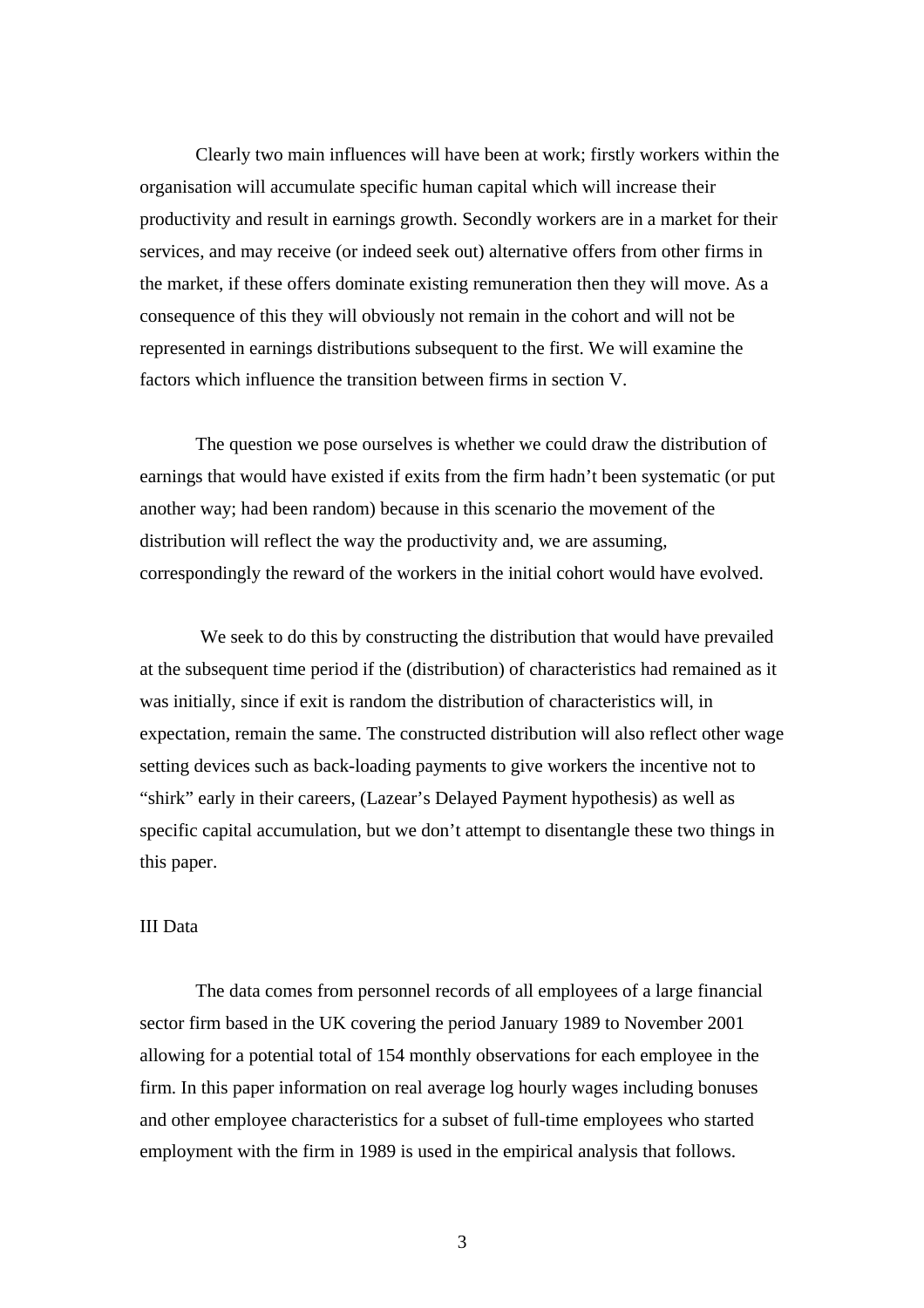| <b>Table 1</b>                       |          |                 |                |       | Composition of employees of cohort 1989 (%) by tenure |       |       |       |       |       |       |       |       |
|--------------------------------------|----------|-----------------|----------------|-------|-------------------------------------------------------|-------|-------|-------|-------|-------|-------|-------|-------|
|                                      |          | Tenure in years |                |       |                                                       |       |       |       |       |       |       |       |       |
| Number of                            | $\bf{0}$ | $\mathbf{1}$    | $\overline{2}$ | 3     | $\overline{\mathbf{4}}$                               | 5     | 6     | 7     | 8     | 9     | 10    | 11    | 12    |
| employees                            | 4,475    | 3.998           | 3,192          | 2,862 | 2,608                                                 | 2,399 | 2,186 | 1.954 | 1,711 | 1,520 | 1,389 | 1,295 | 1,189 |
| <b>Male</b><br>employees             | 39.08    | 39.57           | 39.51          | 39.34 | 38.77                                                 | 37.97 | 37.65 | 38.23 | 39.74 | 40.39 | 41.68 | 43.71 | 45.08 |
| Female<br>employees                  | 60.92    | 60.43           | 60.49          | 60.66 | 61.23                                                 | 62.03 | 62.35 | 61.77 | 60.26 | 59.61 | 58.32 | 56.29 | 54.92 |
| Leavers (all)                        | 10.66    | 20.16           | 10.34          | 8.87  | 8.01                                                  | 8.88  | 10.61 | 12.44 | 11.16 | 8.62  | 6.77  | 8.19  |       |
| <b>Leavers</b><br>$(men)*$           | 35.01    | 39.85           | 40.60          | 46.01 | 44.78                                                 | 41.89 | 31.40 | 27.63 | 33.98 | 26.42 | 16.07 | 27.97 |       |
| <b>Leavers</b><br>$(women)*$         | 64.99    | 60.15           | 59.40          | 53.99 | 55.22                                                 | 58.11 | 68.60 | 72.37 | 66.02 | 73.58 | 83.93 | 72.03 |       |
| <b>15-19 years</b><br>$old**$        | 47.53    | 47.62           | 49.00          | 49.90 | 50.84                                                 | 52.48 | 53.11 | 53.28 | 52.66 | 53.42 | 53.42 | 52.20 | 52.06 |
| 20-24 years old                      | 22.26    | 22.14           | 20.93          | 20.44 | 20.36                                                 | 20.26 | 19.85 | 19.40 | 19.05 | 18.29 | 17.21 | 17.76 | 17.07 |
| 25-34 years old                      | 20.92    | 21.09           | 20.83          | 20.51 | 20.09                                                 | 18.42 | 17.93 | 17.91 | 18.64 | 18.49 | 19.37 | 19.85 | 20.19 |
| 35-44 years old                      | 7.17     | 7.03            | 7.36           | 7.41  | 7.17                                                  | 7.21  | 7.46  | 7.88  | 8.18  | 8.42  | 8.57  | 8.88  | 9.59  |
| 45-54 years old                      | 1.85     | 1.90            | 1.66           | 1.61  | 1.46                                                  | 1.63  | 1.65  | 1.54  | 1.46  | 1.38  | 1.44  | 1.31  | 1.09  |
| 55-59 years old                      | 0.22     | 0.20            | 0.22           | 0.14  | 0.08                                                  | 0.00  | 0.00  | 0.00  | 0.00  | 0.00  | 0.00  | 0.00  | 0.00  |
| 60-65 years old                      | 0.04     | 0.03            | 0.00           | 0.00  | 0.00                                                  | 0.00  | 0.00  | 0.00  | 0.00  | 0.00  | 0.00  | 0.00  | 0.00  |
| White                                | 83.69    | 85.12           | 87.53          | 89.34 | 90.68                                                 | 90.66 | 90.81 | 90.89 | 91.29 | 91.12 | 91.22 | 91.58 | 91.59 |
| Asian/Asian<br><b>British</b>        | 0.02     | 0.03            | 0.06           | 0.10  | 1.73                                                  | 2.75  | 2.84  | 2.76  | 2.86  | 2.96  | 3.02  | 3.24  | 3.70  |
| <b>Black/Black</b><br><b>British</b> | 1.43     | 1.50            | 1.66           | 1.68  | 1.92                                                  | 1.79  | 1.92  | 2.00  | 2.10  | 2.37  | 2.16  | 2.16  | 2.35  |
| <b>Chinese/Ethnic</b>                | 0.00     | 0.00            | 0.00           | 0.07  | 0.65                                                  | 0.71  | 0.69  | 0.72  | 0.70  | 0.66  | 0.86  | 0.93  | 0.93  |
| <b>Unstated</b><br>ethnic origin     | 14.86    | 13.36           | 10.75          | 8.81  | 5.02                                                  | 4.09  | 3.75  | 3.63  | 3.04  | 2.89  | 2.74  | 2.08  | 1.43  |
| <b>Degree</b>                        | 11.82    | 12.83           | 14.13          | 14.19 | 14.26                                                 | 13.67 | 13.45 | 13.41 | 13.68 | 14.28 | 14.33 | 15.14 | 14.89 |
| <b>Further</b><br>Education          | 1.79     | 1.95            | 2.38           | 2.66  | 2.95                                                  | 3.21  | 3.57  | 3.68  | 3.86  | 3.75  | 3.96  | 4.17  | 4.04  |
| <b>A-level</b>                       | 14.12    | 14.23           | 14.07          | 14.54 | 14.72                                                 | 15.01 | 15.42 | 15.40 | 16.07 | 16.12 | 16.56 | 16.29 | 16.74 |
| O-level                              | 32.96    | 34.27           | 37.63          | 39.27 | 40.99                                                 | 43.60 | 45.43 | 45.34 | 44.07 | 43.55 | 42.76 | 42.24 | 41.72 |
| Other<br>education                   | 8.56     | 9.50            | 11.50          | 12.68 | 13.42                                                 | 14.34 | 15.23 | 15.86 | 15.96 | 16.05 | 15.91 | 15.44 | 15.73 |
| <b>Unknown</b><br>education          | 30.75    | 27.21           | 20.30          | 16.67 | 13.65                                                 | 10.17 | 6.91  | 6.29  | 6.37  | 6.25  | 6.48  | 6.72  | 6.90  |
| <b>Staff on entry</b>                | 83.80    | 83.02           | 83.43          | 84.49 | 85.28                                                 | 86.91 | 87.83 | 87.51 | 87.55 | 88.03 | 88.12 | 87.57 | 87.55 |
| <b>Managerial on</b><br>entry        | 16.20    | 16.98           | 16.57          | 15.51 | 14.72                                                 | 13.09 | 12.17 | 12.49 | 12.45 | 11.97 | 11.88 | 12.43 | 12.45 |

*\* This is calculated over all leavers, \*\* The variable here is age-tenure*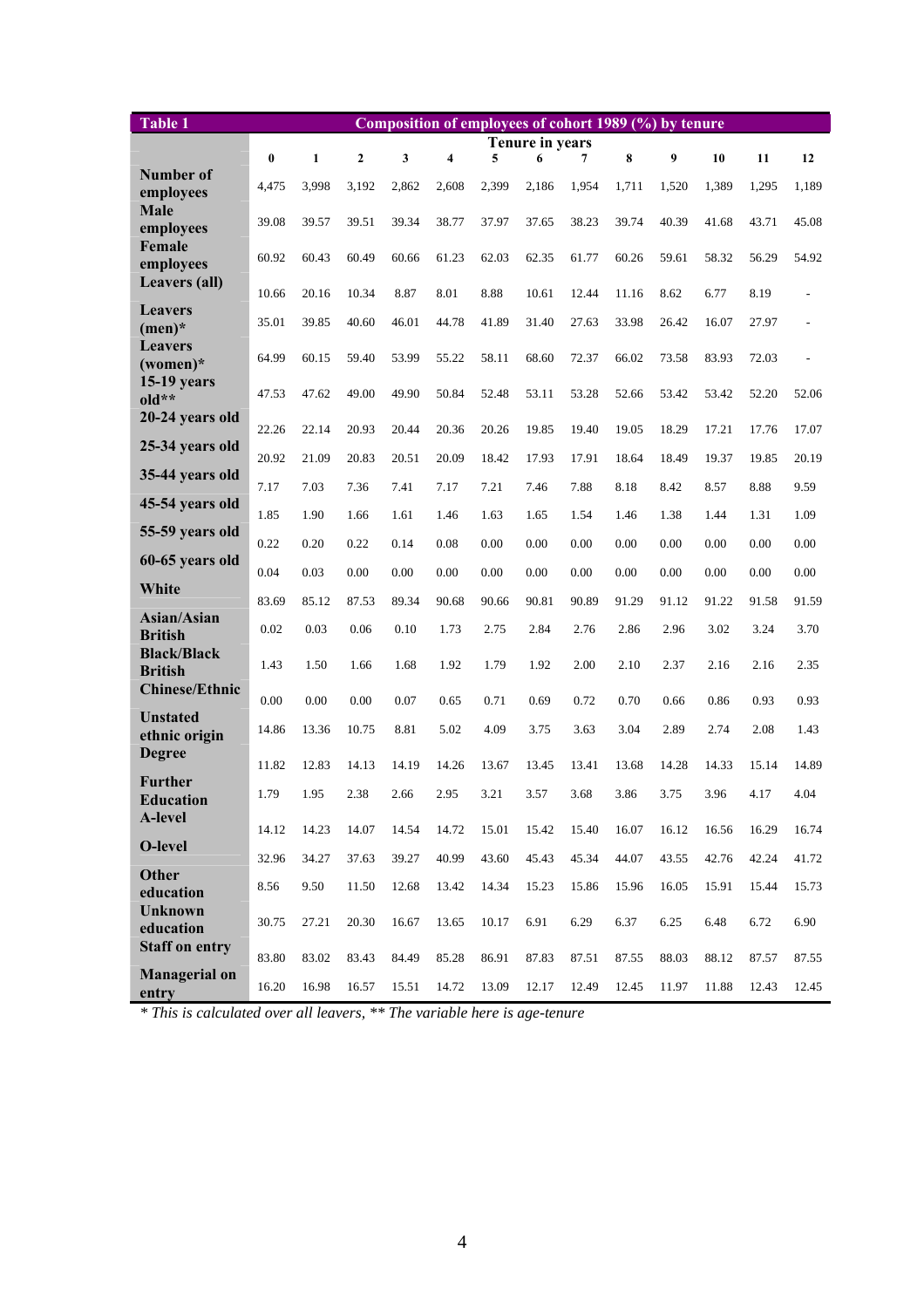The internal hierarchy of this firm is discussed in detail in Treble, van Gameren, Bridges, and Barmby (2001). The firm has a well defined structure of 12 levels that can be divided into four broad categories comprised of training levels, clerical levels, middle managers and senior managers. Discussions with the HR officers responsible for maintaining and updating the personnel records of all employees show that the firm makes a broad distinction between those employees classified as staff and those who are classified as managers. "In house", the firm is used to grouping the 12 levels into 7 broad categories comprised of an induction level (S01), junior staff levels (S02 and S03), senior staff levels (S04 and S05), junior management levels (M93 and M94), the middle management level (M95), the senior management level (M96), and the executive management levels (M97-M99).

Table 1 summarizes the composition and some characteristics of employees in cohort 89 by tenure. All in all 4475 employees are recruited by the firm in 1989 of which 39.08% are men and 60.92% are women. Throughout the period more women tend to leave the firm than men resulting in a more even gender balance towards the end of the period. Comparing the percentage of men in the cohort in 1989 of 39.08% to that in 2001 of 45.08% signifies a large change in the gender balance in physical terms. By 2001 the initial cohort size has shrunk to 1189 employees who remain to be working for the firm giving an exit rate of 73.4% over time. Of all leavers 36.60% are men and 63.40% are women.

The age dummies are constructed as age-tenure (or alternatively age at entry). This will allow the reader to see changes in the age composition of the cohort without having to take account of the fact that with each additional year of tenure the worker ages by one year. The age composition of the cohort on entry to the firm clearly highlights the firms demand for workers of school leaving age who have completed either their GCSE's or A-levels. Nearly 50% of all recruits fall within this age bracket of 15-19 year olds, followed by 22.26% of recruits between the ages of 20-24 who could have potentially obtained a degree and 20.97% of recruits between the ages of 25-34. Only very few new entrants are hired who are above 34 years of age. The mean age of all new entrants is 22.9 years and as table 1 reveals, the composition of the cohort in terms of age, does not change very much. This is confirmed by an average age of 34.7 in 2001.

5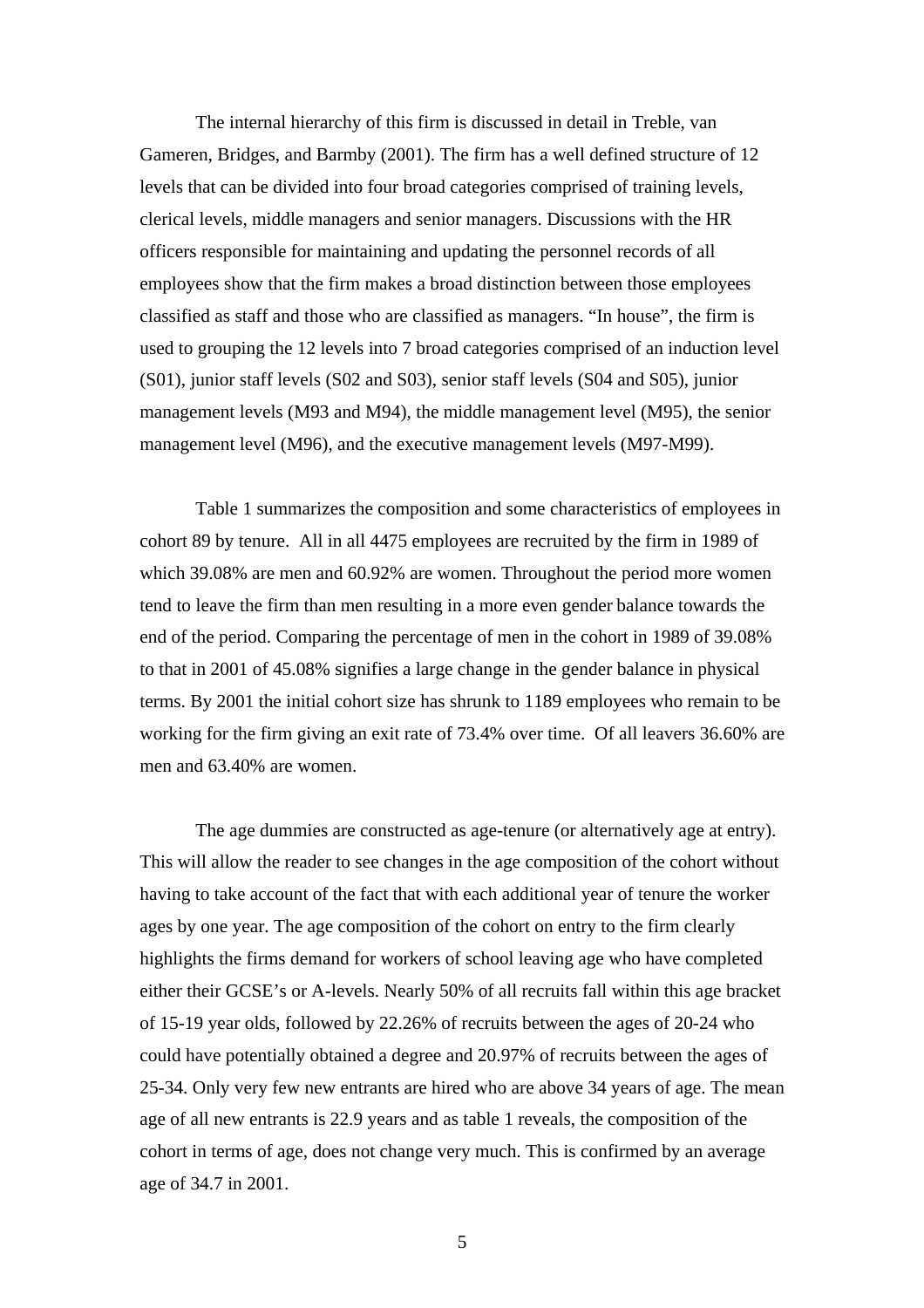Although some workers have refrained from revealing their ethnic origin, it is clear from table 1 that the vast majority of workers (83.69% on entry) in the cohort primarily originate from a white background and that only 3.67% of entrants come from other ethnic backgrounds and 8.22% did not disclose their ethnic origin to the firm in 1989.

Information on qualification is only available for part of the sample, reflected in the high proportion of employees who display "Other" qualification (8.56%) and those employees who did not state their qualification on entry to the firm (30.75%). Just to give the reader a flavour, the category "other" includes such various qualifications as the Duke of Edinburgh Award, Beginners Italian, Beginners Excel, and others which are not necessarily schooling qualifications. Discussions with our liaison officers in the firm revealed that the missing information on schooling qualification is a consequence of a combination of bad questionnaire design and human error in entering the qualification data into the personnel databank of the firm<sup>[2](#page-5-0)</sup>. The information on qualifications in table 1 is organised such that the qualification variables reflect highest qualification on entry.

It was already highlighted earlier that the firm predominately recruits workers in 1989 aged 15 to 19 which is directly reflected in the high proportion of new entrants with highest attainment at O-levels (32.96%) and A-levels (14.12%). Of those recruits who have stated their schooling on entry 11.82% hold a degree and only a small fraction of 1.79% have completed other further education courses. For 38.30% of leavers information on qualifications is unknown. But we do know that 29.68% have highest attainment at O-levels, 13.09% have A-levels, 10.99% hold a degree, 1.15% have attended further education courses and 6.87% hold other qualifications.

The last two rows in table 1 describe the cohort in terms of whether employees have been assigned to a staff or managerial position on entry to the firm.

 $\overline{a}$ 

<span id="page-5-0"></span> $2<sup>2</sup>$  The bank only started to collect employees' qualifications data in 1995 when analysts in the bank were specifically asked to incorporate information on employee qualifications amongst others in a particular report to the bank. The questionnaire design was such that employees were asked to list their qualifications with no particular reference to schooling or other qualifications obtained.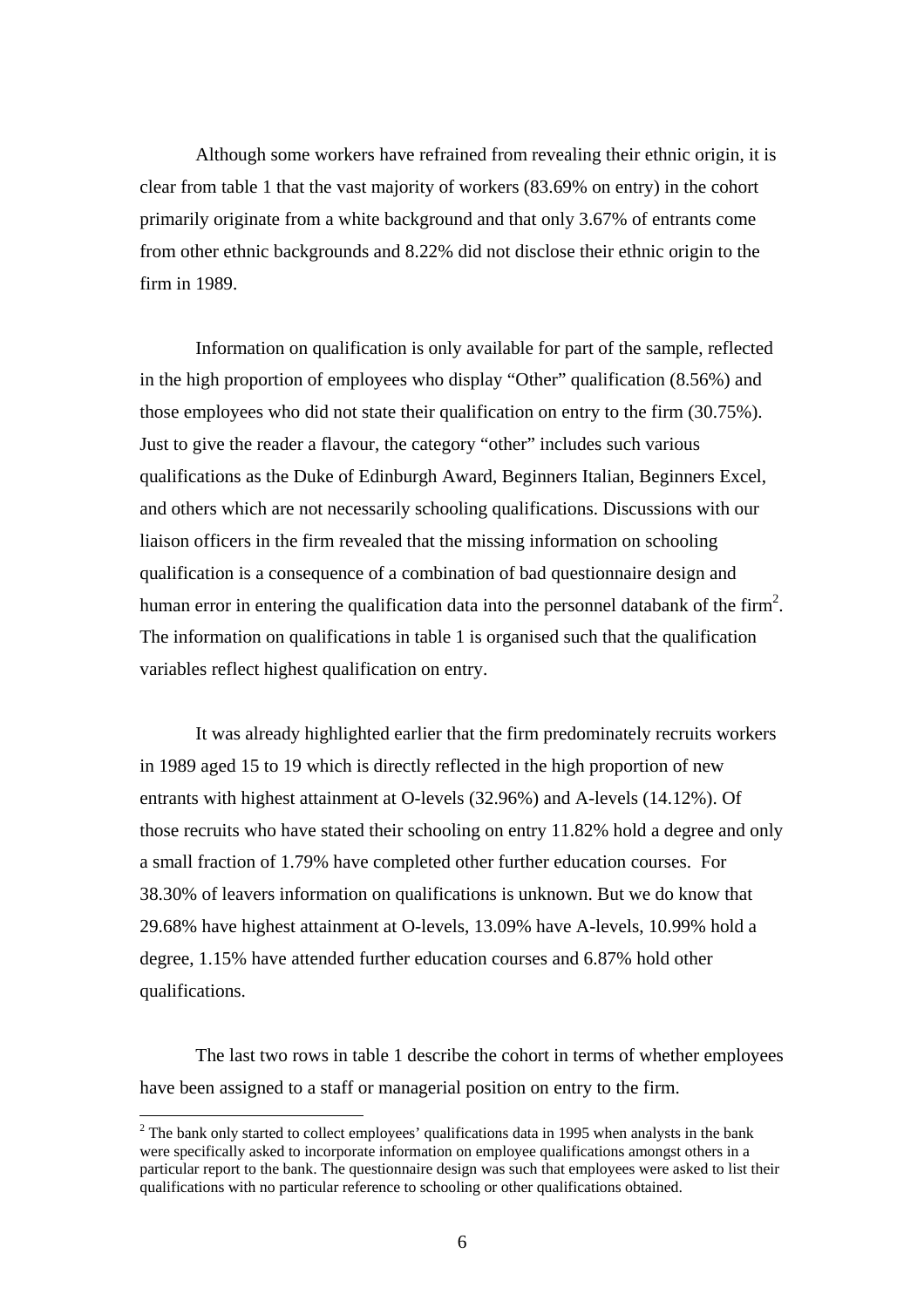Unsurprisingly, 90.36% of recruits entered the firm as staff in 1989 whereas only 9.64% were hired into managerial levels. Of the 90.36% recruited into staff grades, 67.35% were women compared to 32.65% who were men. On the other hand, of those 9.64% new entrants recruited into managerial levels, 80.62% were men and only 19.38% were women. Of all leavers, 82.75% entered as staff and only 17.25% as managers. Not surprisingly 73.58% of those who left and entered the firm into managerial positions are men compared to 26.42% of their female counterparts holding a managerial job on entry. Again, the picture reverses for those who left the firm and started their career at a staff level of which 28.9% are men and 71.1% are women.

## IV. Empirical Analysis

Our empirical problem will be to interpret the way in which earnings distributions within the organisation change. For each individual worker we will observe *w*, the natural log of their hourly earnings, some characteristic(s), *z* and the date at which we observe these, *t*.

A basic conceptual device in this analysis is the idea that each observation is a realisation of a random vector (*w,z,t*) which is drawn from a joint distribution F(*w,z,t*) of wages *w*, (an) individual attribute *z*, and a date *t*. The reader is referred to DiNardo, Fortin, and Lemieux (1996) for a full discussion of this methodology of constructing counterfactual densities.

As a starting point we consider the *marginal* distribution of wages at a point in time  $t=1$ , say

$$
f(w | t = 1) = \int_{z} f(w, z | t = 1) dz
$$
 (3.1)

Since  $f(w | z, t = 1) = \frac{f(w, z | t = 1)}{f(z | t = 1)}$  $f(x) = f(x, z | t = 1)$  and  $\frac{dF(z)}{dz} = f(z)$  we can write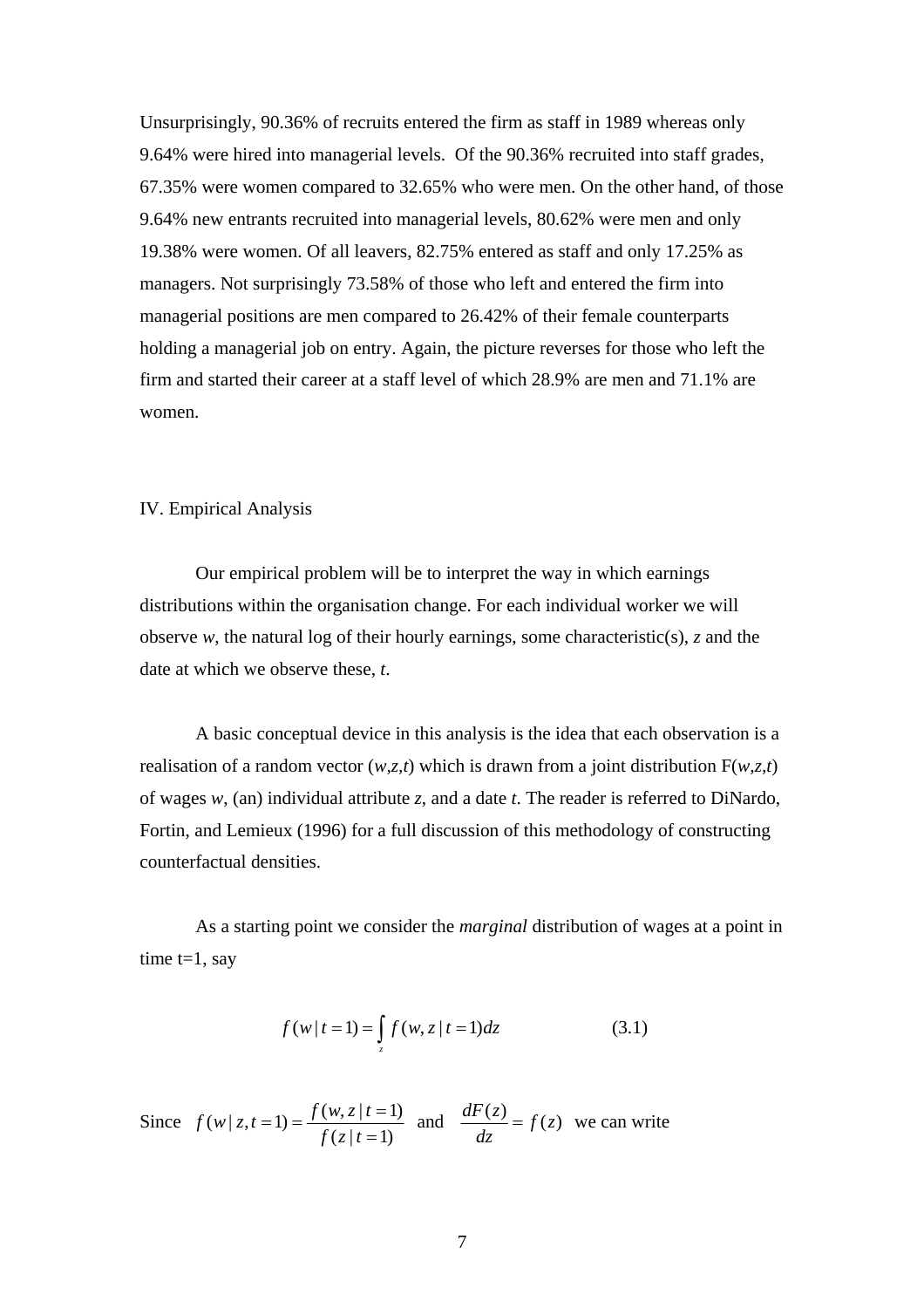$$
f(w | t = 1) = \int_{z} f(w | z, t = 1) f(z | t = 1) dz
$$
  
= 
$$
\int_{z} f(w | z, t = 1) dF(z | t = 1)
$$
 (3.2)

Now it is clear that everything here refers to period 1, however if we wrote the RHS of the above as

$$
\int_{z} f(w | z, t = 2) dF(z | t = 1)
$$
\n(3.3)

we would be constructing a *counterfactual* density of the wages which would have prevailed in  $t = 2$  if the distribution of characteristics had remained as they were at t=1. Notationally we can indicate this (following DiNardo) as

$$
\int_{z} f(w | z, t = 2) dF(z | t = 1) = f(w | t_w = 2, t_z = 1)
$$
 (3.4)

The question is: how might we obtain this density ? The answer is surprisingly simple and elegant. We only need to rewrite the above as

$$
f(w | t_w = 2, t_z = 1) = \int_{z} f(w | z, t = 2) \frac{dF(z | t = 1)}{dF(z | t = 2)} dF(z | t = 2)
$$
  
= 
$$
\int_{z} f(w | z, t = 2) \psi(z) dF(z | t = 2)
$$
 (3.5)

It is clear from the above that the *counterfactual* density of interest is simply the density you would plot at  $t = 2$  except that the observations at  $t = 2$  are *reweighted* according to the function

$$
\psi(z) = \frac{dF(z \mid t = 1)}{dF(z \mid t = 2)}\tag{3.6}
$$

Intuitively the adjustment of the density at  $t=2$  essentially amounts to taking account of *non-random attrition*. This idea is clearer if we consider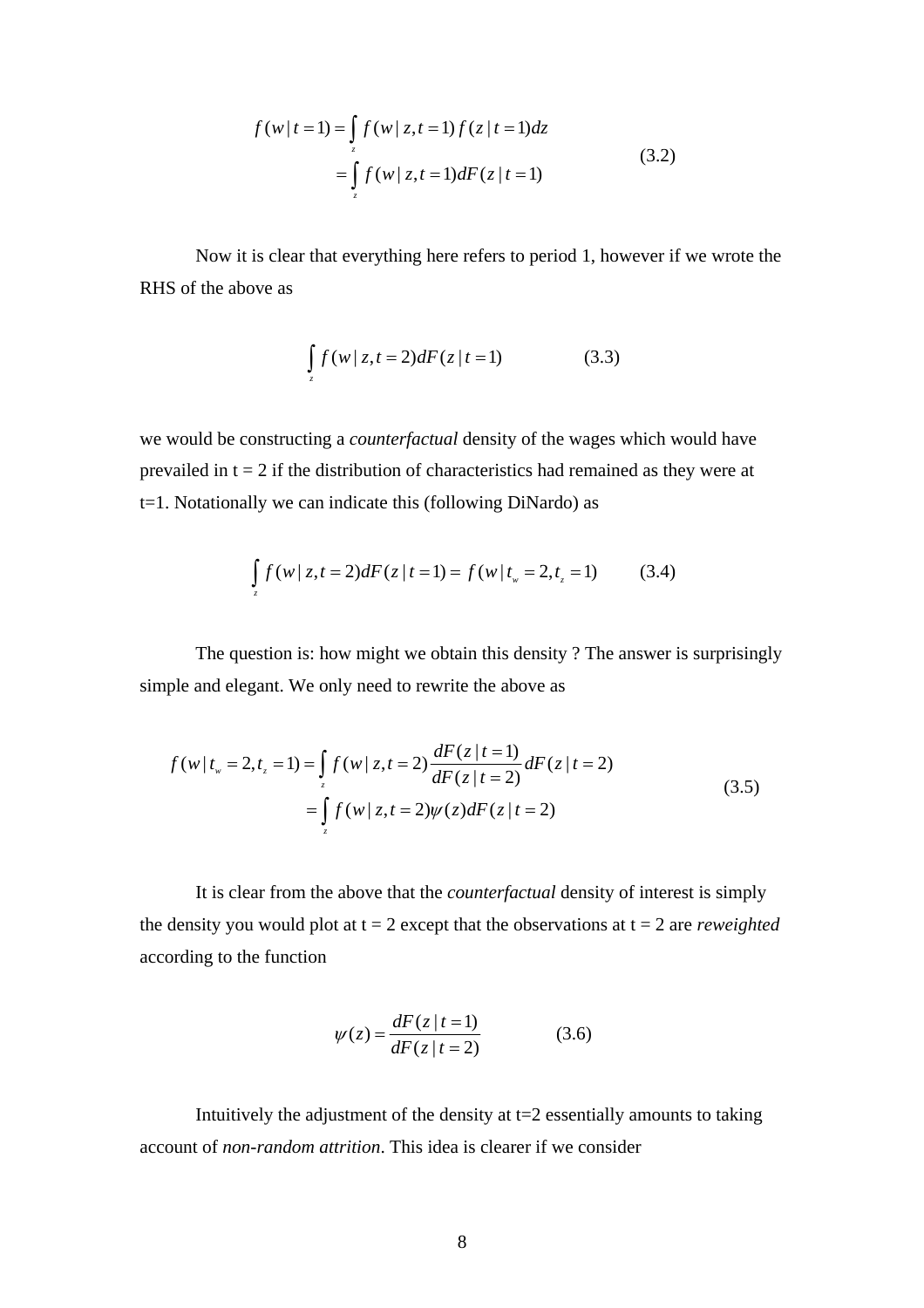$$
\psi(z) = \frac{dF(z \mid t=1)}{dF(z \mid t=2)} = \frac{\frac{dF(t=1 \mid z)dF(z)}{dF(t=1)}}{\frac{dF(t=2 \mid z)dF(z)}{dF(t=2)}} = \frac{\Pr(t=1 \mid z)}{\Pr(t=2 \mid z)} \frac{\Pr(t=2)}{\Pr(t=1)}
$$
(3.7)

 $Pr(t = k | z) k = 1,2$  is just an *attrition* probability which can be estimated by a conventional logit or probit model. Note these are not exactly probabilities of individual's remaining with the firm  $t= 1,2, \ldots$  years etc, as the sample space would be N, the initial number of individuals in the cohort. Rather it is the probability of observing the date  $t = 1, 2, \ldots$  etc *given* particular characteristics, and the sample space would be the individual/date points. Note if there was no systematic transition out of the firm,  $Pr(t = k | z) = Pr(t = k) \forall k$  and  $\psi(z) = 1^3$  $\psi(z) = 1^3$ .

## VI Counterfactual Distributions

 $\overline{a}$ 

Applying the methodology outlined in section IV to our data yields the following results. Consider figure 2 where the three solid densities are the actual densities of log hourly wages which are observed on entry in 1989 and then subsequently in 1994 and 1999 (after 5 and 10 years respectively), we have already seen these in figure 1. The dotted lines are the adjusted densities which would have prevailed if the distribution of characteristics had remained as on entry in 1989, or stated another way if the exits from the firm had been random.

<span id="page-8-0"></span><sup>&</sup>lt;sup>3</sup> *The Probits used in constructing the weights*  $\psi(z)$  are reported in Appendix 1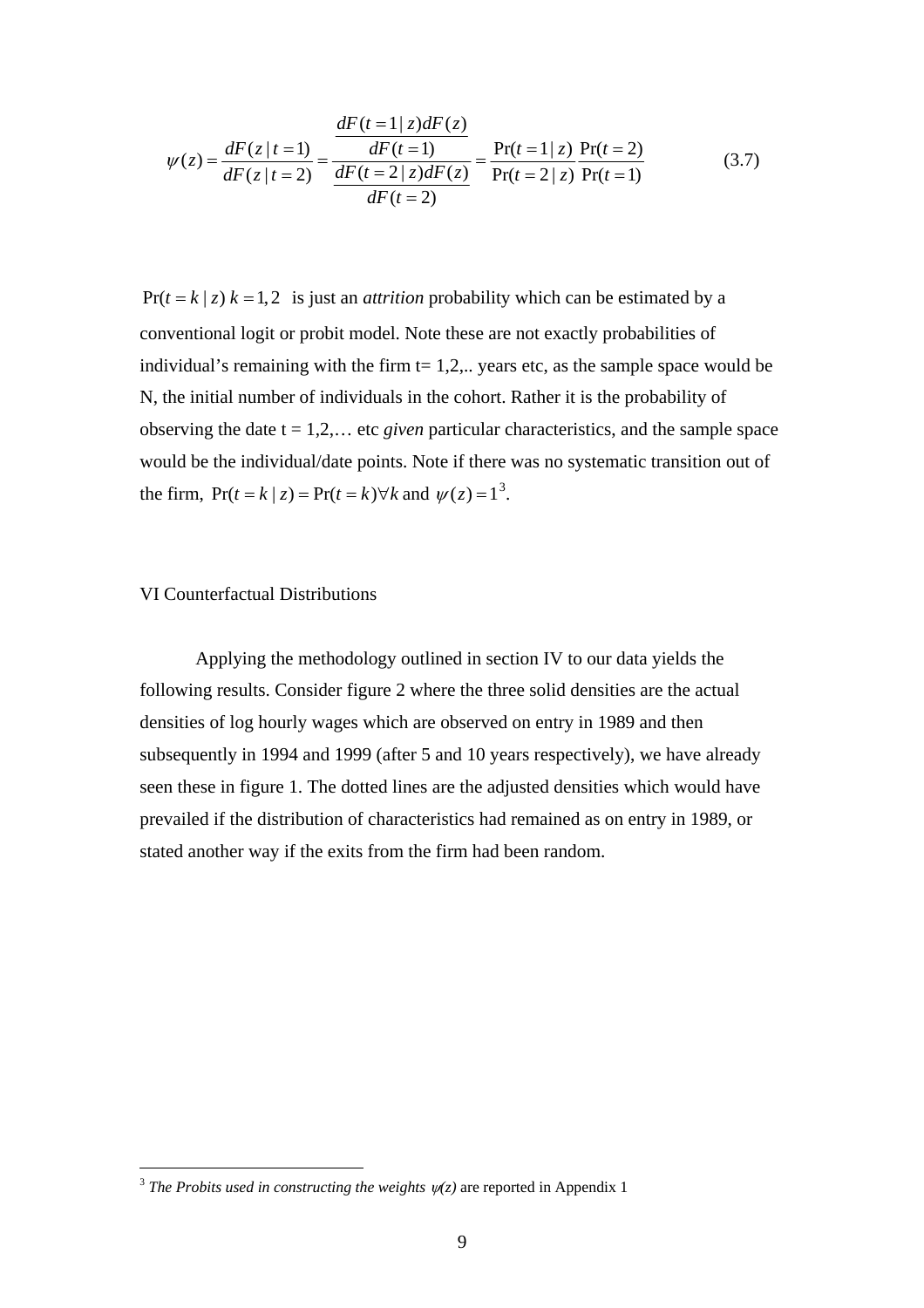| øur |  |
|-----|--|
|-----|--|



The empirical results of this exercise consistently suggest that the observed (unadjusted) distribution appears to be under representing the growth in earnings that would have taken place within the firm if the transitions out of the firm had been random. Put another way there appears to be empirical evidence of a negative bias in the returns to tenure.

To put some figures to the extend of the bias, consider Table 2 which computes the expected hourly wages in pound sterling for the actual and counterfactual hourly wage distributions corresponding to figure 2. It is clear from rows two and three that the actual average wages observed in 1994 and 1999 fall short of average counterfactual wages as was already graphically shown in figure 2. The second row in table 2 also shows average wage growth over time. Between 1989 and 1994 average hourly wage growth is 22.4% comparing the actual distributions in 1989 and 1994 with an implied annual growth of 4.13%. If characteristics of employees had stayed as they were on entry in 1989, average wage growth would have reached 31.61% over the five year period, resulting in an annual growth rate of 5.65%. This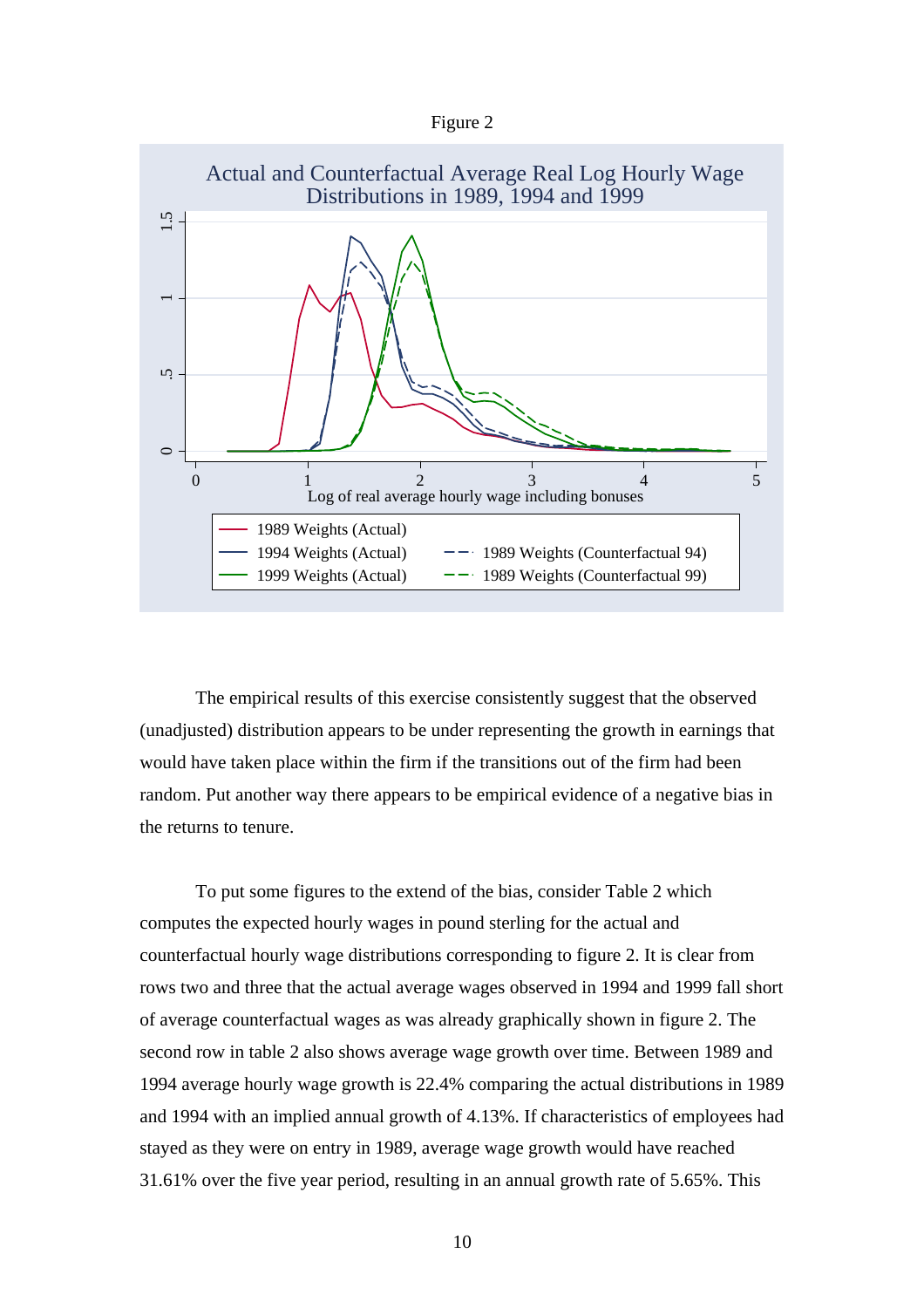implies a downward bias of 1.52%. Actual average wage growth observed for the cohort over a ten year period is 82.32% (annual rate 6.19%) but would have been 101.72% (annual rate 7.27%) if the distribution of characteristics had remained at their entry level in 1989, giving a discrepancy of 1.08% pa.

|                       | Average<br>89 | <b>Actual</b><br>Mean 94 | Counterfactual<br>Mean 94 | Actual<br>Mean 99 | Counterfactual<br>Mean 99 |
|-----------------------|---------------|--------------------------|---------------------------|-------------------|---------------------------|
| E(w)                  | 5.312         | 6.504                    | 6.991                     | 9.686             | 10.716                    |
| Wage growth           |               | 22.4%                    | 31.61%                    | 82.34%            | 101.72%                   |
| <b>Implied annual</b> |               |                          |                           |                   |                           |
| growth rate in w      |               | 4.13%                    | 5.65%                     | 6.19%             | 7.27%                     |

Table 2

The next section considers theoretical reasons why this might be the case

## V Theory

 $\overline{a}$ 

The notion, which we hinted at in section I, that to fully understand observed wages in firms we need to understand the process by which external offers are made, internal counter offers might be forthcoming and which of these are accepted, was discussed in Lazear (1986) and more recently by Stevens  $(2003)^4$  $(2003)^4$ .

In essence we need to consider what drives the wage offers of the firm the worker is working for and also alternative firms that he/she might work for. To do this we consider the worker's productivity in firm 0 (the firm he/she presently works for). We follow similar notation to that used by Stevens in setting out this theoretical framework.

$$
v_0 = g + k + \varepsilon_0 \tag{4.1}
$$

Here productivity is *v*, general human capital *g*, and specific human capital *k*. There are a number of alternative employers  $i = 1, \ldots, n$  in which the workers productivity is described by the equation

<span id="page-10-0"></span><sup>&</sup>lt;sup>4</sup> See also Burdett and Coles (2003) and Stevens (2004), for related discussions of matching models.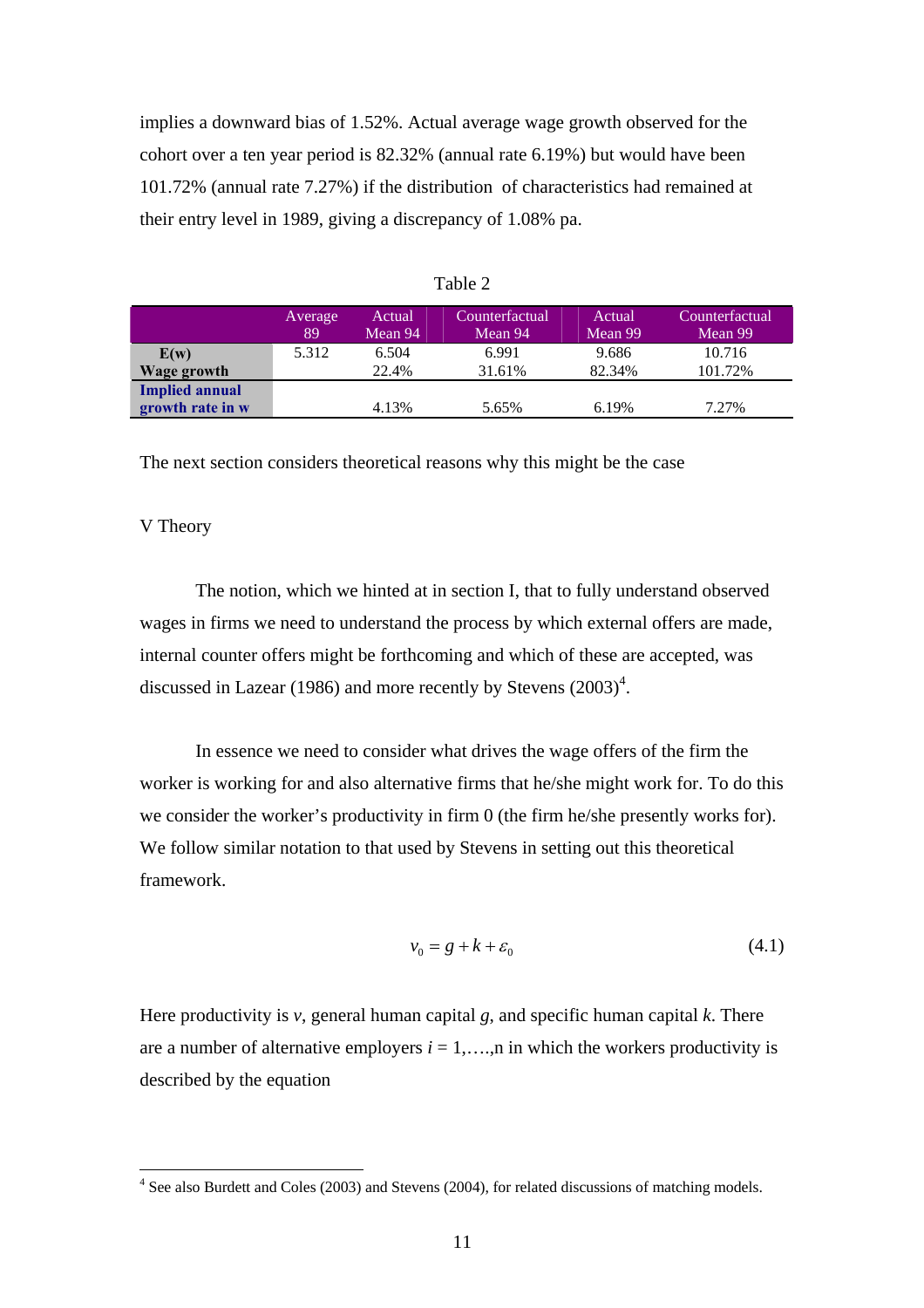$$
v_i = g + \varepsilon_i \tag{4.2}
$$

In both of these equations  $\varepsilon$  represents the quality of the worker's match with the particular employer. The match quality is distributed

$$
\varepsilon \sim f(\varepsilon); \quad \varepsilon \in [\underline{\varepsilon}, \overline{\varepsilon}] \tag{4.3}
$$

 Each worker in a particular cohort of workers employed by a given firm will have a probability of receiving an offer from an alternative employer in any given period. Assuming that the existing employer and the prospective employer observe their specific match quality with certainty then the worker if he/she receives an offer will remain with the existing employer if  $v_i < v_0 \Rightarrow g_i + \varepsilon_i < g_0 + k_0 + \varepsilon_0$ . Assuming that  $g_i = g_0$ , this implies that  $\varepsilon_0 + k > \varepsilon_i$ . This is describing a non-random selection from the distribution of match quality. The process describing how workers transit between firms will induce a *negative* correlation between  $\varepsilon_0$  and *k*. To see this more clearly consider the following diagram



The points within the axes represent drawings from the joint distribution of *k* and 
$$
\varepsilon_0
$$
 prior to any outside offers. If the distributions of *k* and  $\varepsilon_0$  are independent there will be no correlation between these two quantities. Consider an outside offer with match quality  $\varepsilon_i$  being made, if the individual worker's (*k*,  $\varepsilon_0$ ) lies above and to the

Figure 3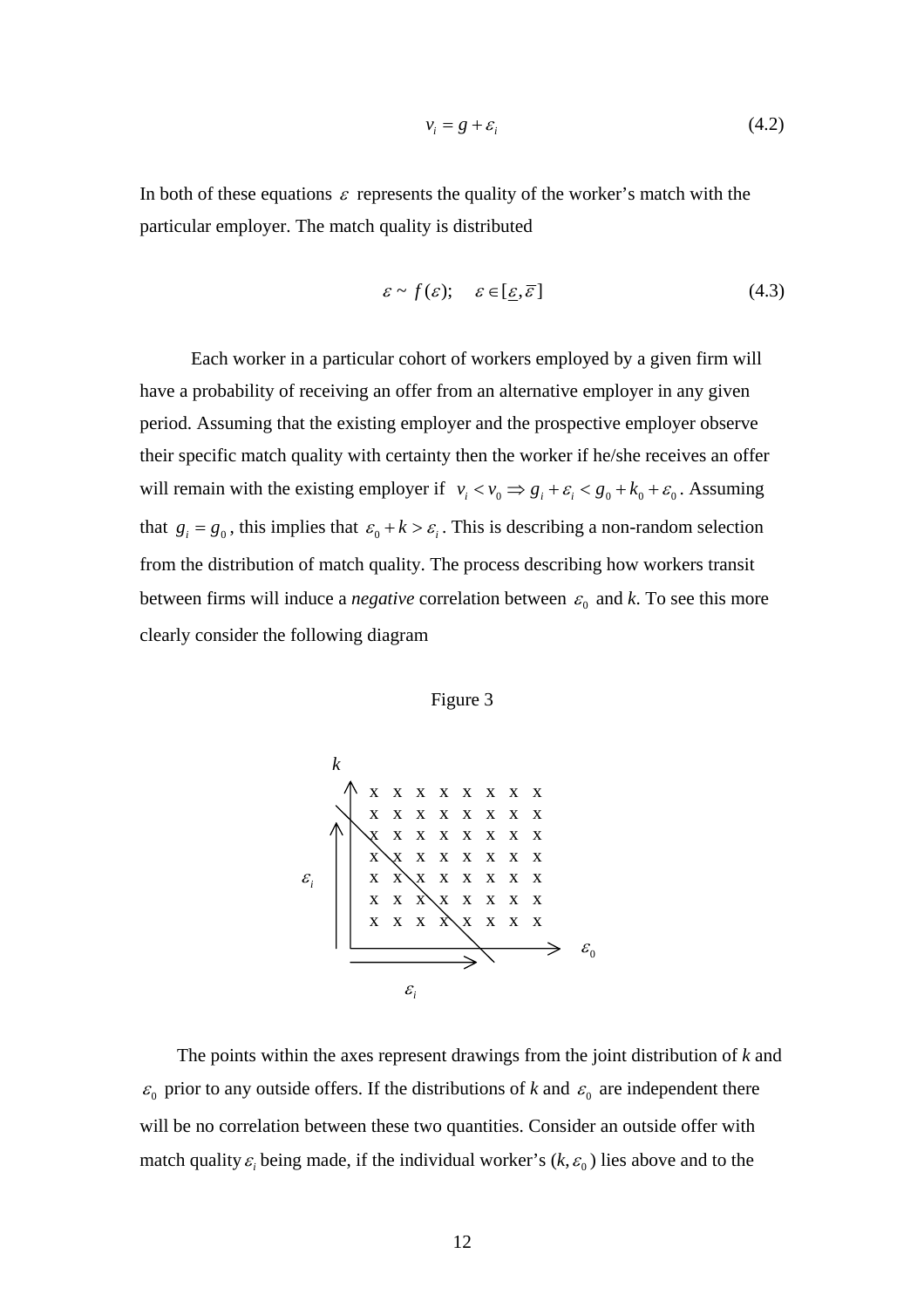right of the offer line then the worker will remain with the firm, below and to the left he will transit between firm 0 and *i*. Consider many such offers being made, some of these will of course be accepted and some rejected. It is the rejected offers we are particularly interested in here and it appears that the effect will be to induce a negative correlation between *k* and  $\varepsilon_0$  in the stayer group. The effect of this negative correlation will be to induce a *negative* bias on a regression estimation of earnings on tenure for a given cohort.

## VI. Concluding Remarks

Our findings support the theoretical conjecture of Stevens (2003). We also offer the thought that the approach taken in this paper offers a way of explaining the apparent puzzle mentioned in Medoff and Abraham (1981) where the introduction of performance indicators into an OLS earnings equation appears to increase the estimated coefficient on tenure (this is a puzzle if tenure and performance are positively correlated; as exclusion of the performance ratings would result in tenure acting as a proxy for them and inflated the estimated coefficient; inclusion therefore should *reduce* the estimated coefficient). However in the framework used in this paper there is an *existing* negative bias on tenure, the performance ratings added to the equation will act as a proxy for match quality and reduce some of the negative bias.

## References

Becker Gary S (1993) Human Capital 3<sup>rd</sup> Edition, University of Chicago Press. Burdett Ken and Coles Melvyn (2003) "Equilibrium Wage-Tenure Contracts" *Econometrica* Vol 71:(5) pp 1377-1404

DiNardo John, Nicole Fortin and Thomas Lemieux (1996) "Labor Market Institutions and the Distribution of Wages, 1973-1992: A Semiparametric Approach" *Econometrica* Vol 64:(5) pp 1001-44

Lazear Edward P (1986) "Raids and Offer Matching" *Research in Labour Economics*, Vol 8A, pp 141-165

Lazear Edward P (1979) "Why is there Mandatory Retirement" *Journal of Political Economy* Vol 87 pp1261-64.

Medoff James L and Abraham Katharine (1981) "Are Those Paid More Really more Productive? The Case of Experience" *The Journal of Human Resources* Vol 16:(2) pp 186-216.

Stevens Margaret (2004) "Wage-Tenure Contracts in a Frictional Labour Market: Firms' Strategies for Recruitment and Retention" *Review of Economic Studies* Vol 71 pp 535-551.